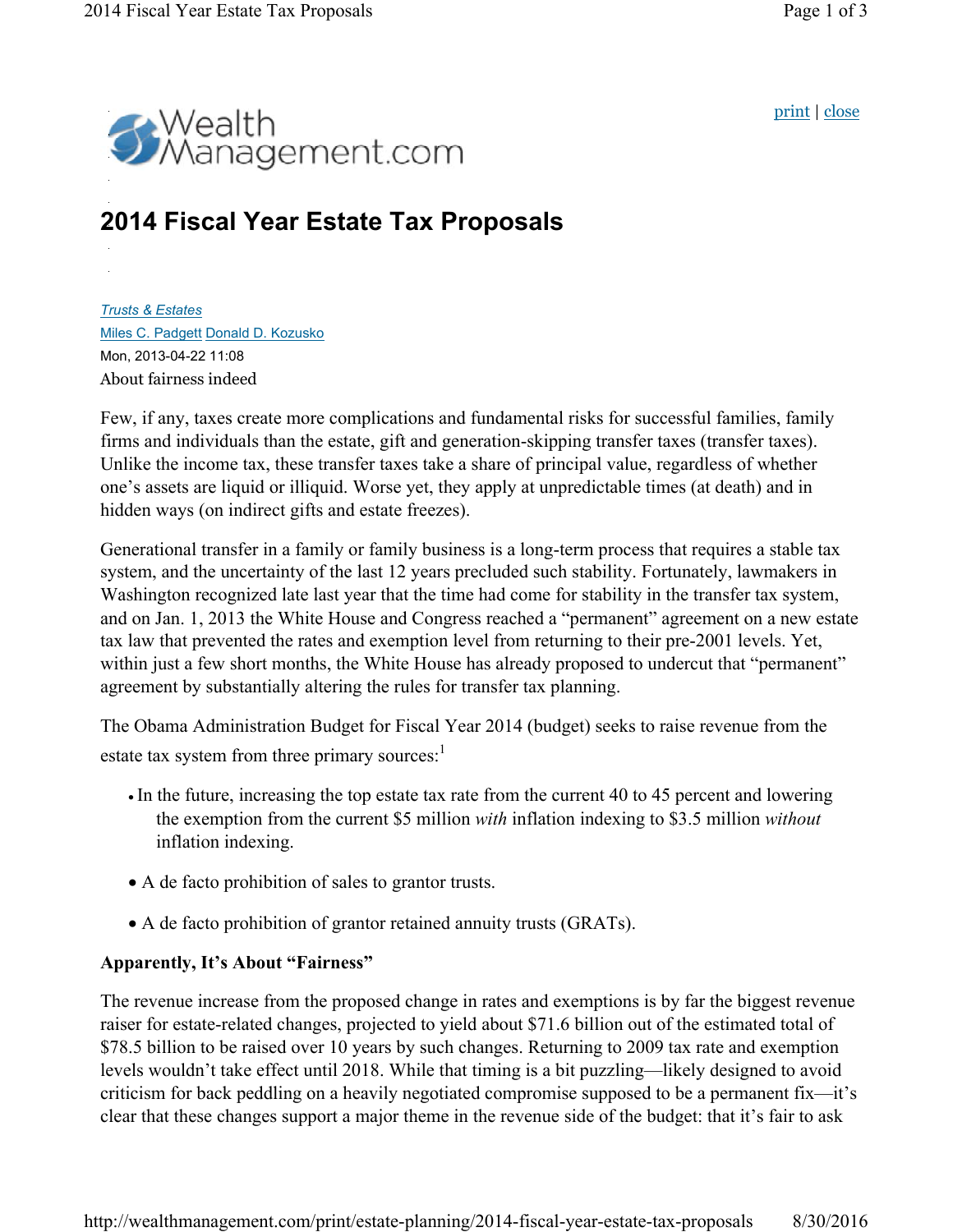the wealthiest to pay more. Why is the fairness rationale so noteworthy? Because it's hard to justify these three transfer tax changes on any other grounds. $<sup>2</sup>$ </sup>

The budget's proposed transfer tax changes address, among other things, "estate freeze" strategies. These strategies involve an owner dividing an asset (whether a family business or otherwise and whether pursuant to a trust vehicle or a financial instrument) into: (1) interests whose economic returns are limited (such as preferred shares or debt) and which is retained by the owner, and (2) interests whose economic characteristics are subordinate to the interests described in (1), yet have practically unlimited upside potential.

For at least 50 years, estate freezes have been used in estate planning to control estate tax costs. While they've always been subject to judge-made law dealing with concrete cases, Congress began an effort 25 years ago to provide more specific rules to distinguish between legitimate and abusive freezes. Once enacted, the first set of those rules had to be repealed and replaced because they were completely unworkable; later efforts were then studied by experts, amended several times and spelled out in 40 pages of regulations (also amended several times). Despite tremendous effort by Congress and tax authorities, and hundreds of pages of published commentaries by experts, the rules in force today remain an enigma to most tax advisors and are believed in some quarters to be beyond the resources of the Internal Revenue Service to adequately and evenly enforce.

If the issue is fairness to taxpayers, it is affirmatively unfair to taxpayers (even wealthy ones) to further complicate and expand these "freeze" rules, which are already practically incomprehensible in complexity.

## **The Proposed Grantor Trust Sale Rule**

As noted, the budget proposes a broad rule that would apply whenever there's a sale or exchange or "comparable transaction" between a grantor and a grantor trust. Ordinarily, such a transaction is disregarded under the income tax and that rule wouldn't change. However, there would be a new rule for estate and gift tax purposes: a grantor would be treated as still owning (for estate and gift purposes) that "portion of the trust" attributable to such a transaction (including increases in value, changes in form, etc.). Thus, that portion of the trust would be included in the grantor's estate at death (or treated as a taxable gift if paid out earlier).

Most family trusts funded by gifts are grantor trusts by operation of law. Accordingly, families would be forced to scrutinize everyday transactions and estate plans to avoid falling into this rule. If it applied, someone would have to track the trust as if it were two separate trusts, governed by two sets of tax rules and books for estate tax purposes and another set for income tax purposes. This would reach far beyond deliberate tax planning events, and one can scarcely imagine the number of families that will trip over these rules. This type of compliance activity (even if successful) would be a terrible waste of our society's resources. To whom is that fair?

Equally important, sales and exchanges of property are common in estate and succession planning as the only practical avenue for rearranging illiquid assets within a family. That's a real and legitimate need and shouldn't be foreclosed.

## **The Proposed GRAT Rule**